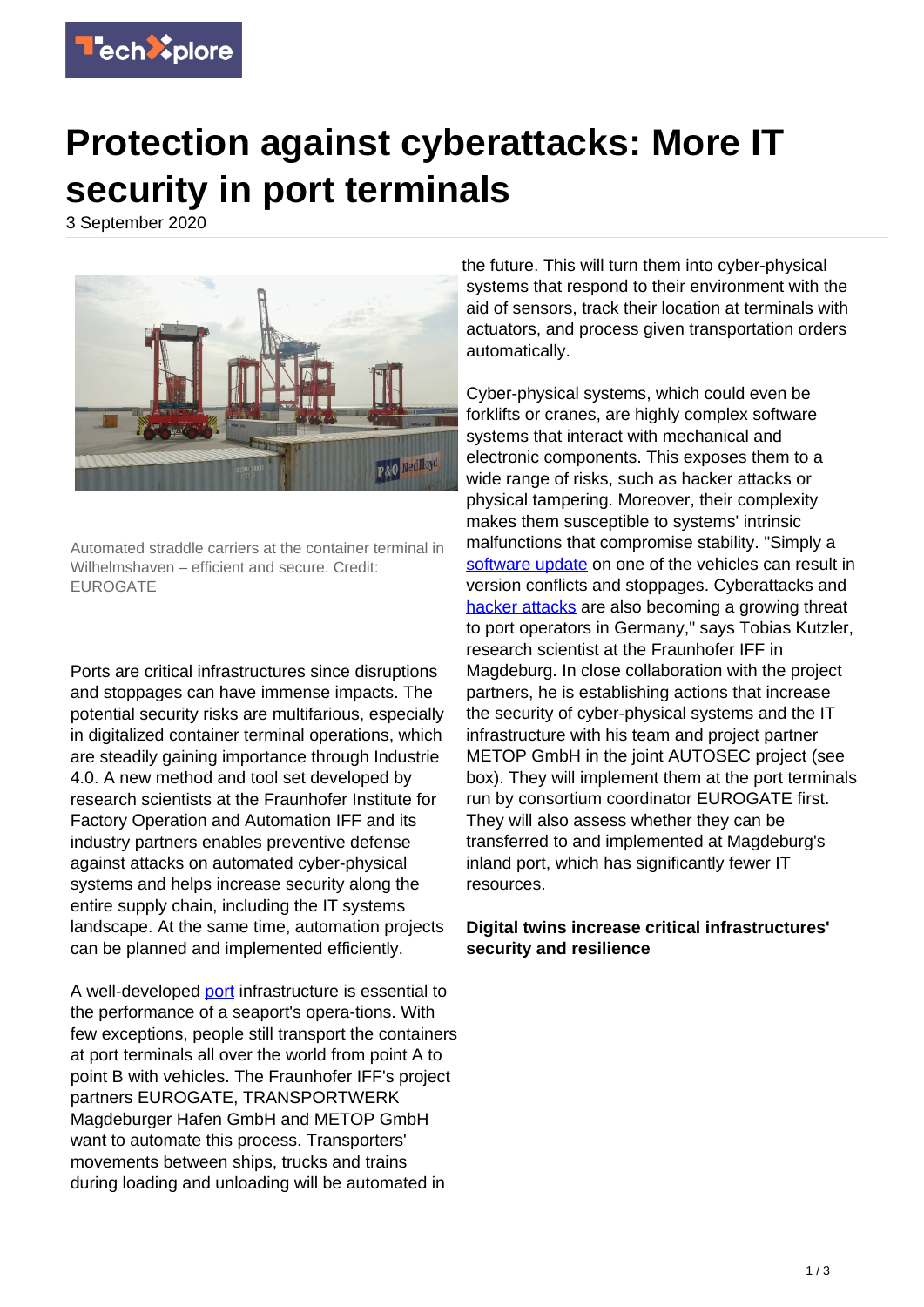



Automated solutions will also be introduced at the Port of Magdeburg in the future. Credit: Fraunhofer IFF

Newly discovered errors or specific attacks can never be completely eliminated or prevented from the start (stability approach). The [research](https://techxplore.com/tags/research+scientists/) [scientists](https://techxplore.com/tags/research+scientists/)' goal is to find an approach that permits quick, automatic detection of errors or problems and increases resilience (resilience approach). The goal must be to shut down not an entire system but only malfunctioning subcomponents and additionally to make it possible to restart the complete system rapidly by enabling rapid troubleshooting and debugging. This approach can be applied to a wide array of logistical operations. "Using simulations, we build a digital twin of the port and constantly compare the real port infrastructure's operations with the digital twin. If the two do not perform identically, there is a problem," says Kutzler, explaining the idea.

## **Three-stage plan: identify, localize, rectify**

The comparison is made using a specially developed method and tool set based on a threestage plan: identify, localize, rectify. First, the software detects malfunctions by comparing monitored performance parameters or key indicators. "We detect a disruption when containers are no longer moving at the specified speed, for instance," says the engineer. In the next step, the software localizes the malfunction in the system and identifies the type of problem. Here, the software uses data mining methods to compare the

**Filters** Parameters monitored for their progression over

time with other context data to identify correlations and pinpoint the malfunction. Then it attempts to localize the cause of the malfunction in order to decide whether the entire system or just part of it (e.g. a vehicle) has to be shut down. "Since there are still no standards for the automation of container terminal operations and the monitoring of cyber-physical systems, we are basically starting from scratch," says Kutzler. "The digital twin additionally enables testing a system's startup with all 'real' IT components and simulated hardware in the simulation, going live only when it functions flawlessly. What's more, we can also use the same method to test it in real operation against the digital twin. This enables us to identify and narrow malfunctions down rapidly and shut off the affected system."

The project partners are evaluating the prototype solution in initial tests at Wilhelmshaven's port terminal and Magdeburg's inland port from July through the end of September. The location, direction of travel and speed of already automated straddle carriers being developed and tested on a test site in EUROGATE'S STRADEGY project will be observed in Wilhelmshaven first. Straddle carriers are very complex vehicles that move and stack containers at terminals. "A successful hacker attack on or other tampering with the logistics system would harm more than just our partner EUROGATE. It would also affect traffic in the respective port city since the trucks being processed would back up for kilometers," says the research scientist. The urgency of the AUTOSEC project was underscored by the hacker attack on the Danish company Maersk, which ships around twenty percent of total global trade in its shipping containers, in 2017. The damage totaled several hundred million dollars.

Provided by Fraunhofer-Gesellschaft